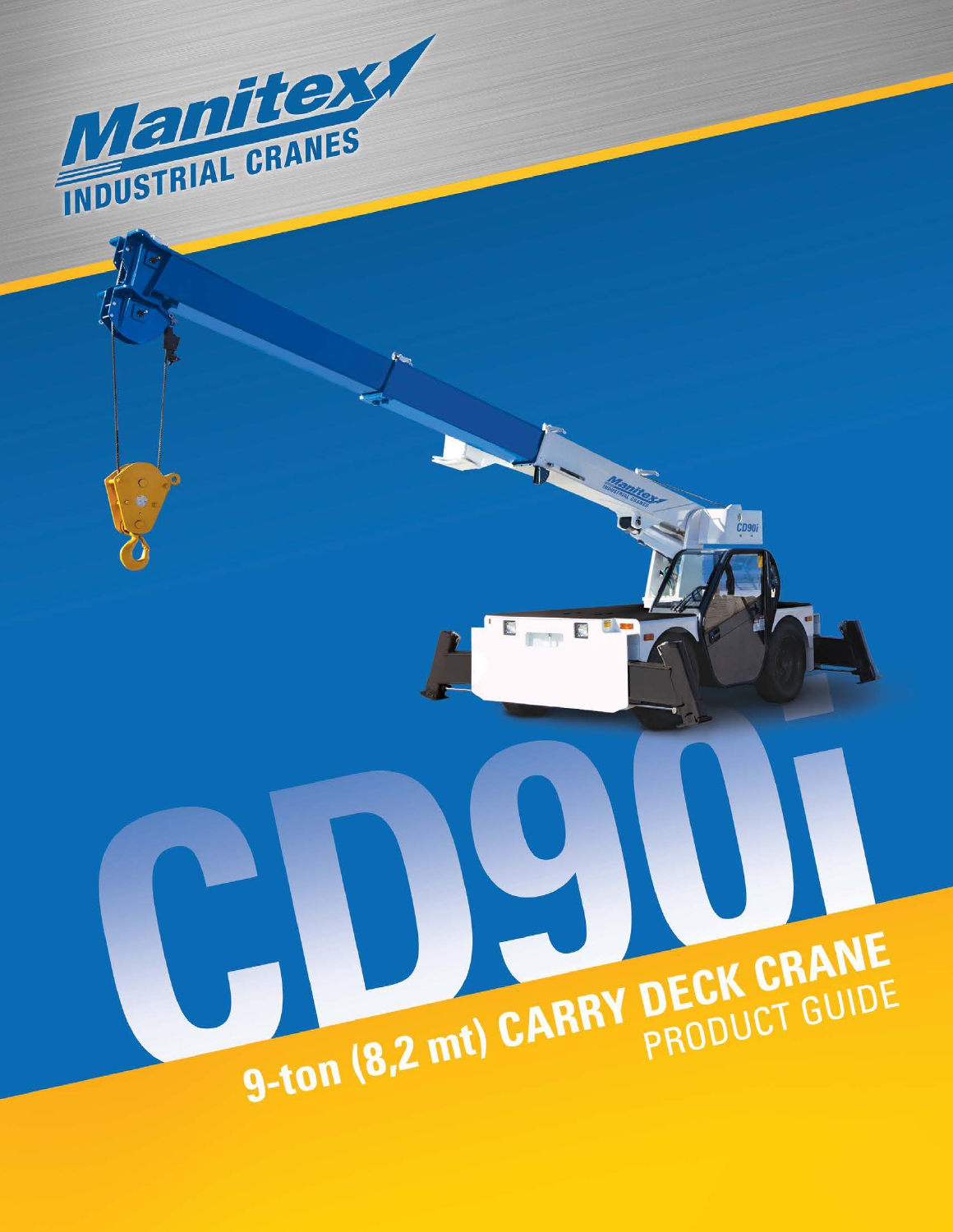# **CONTENTS //////////////////////////////////////////////////////////////////////////////**

Effective Date: February 10, 2014

This document is non-contractual. This document is supplied for reference use only. We are constantly making improvements to our products and reserve the right that specification, equipment, and prices are all subject to change without notice or obligation.

The photographs, and /or images in this document are for illustrative purposes only and may include optional equipment and accessories and may not include all standard equipment.

Refer to the appropriate Operator's Manual and Load Charts for instructions on the proper use of this equipment to determine allowable crane lifting capacities, assembly and operating procedures. Failure to follow the appropriate operator's manual or load chart(s) when using our equipment or to otherwise act irresponsibly may result in serious injury or death.

The only warranty applicable to our equipment is the standard written warranty applicable to the particular product and sale. Manitex makes no other warranty, expressed or implied. Products and services listed may be trademarks, service marks or trade-names of Manitex International and /or its subsidiaries in the USA and other countries.

All rights are reserved. Manitex® is a registered trademark of Manitex International, Inc. in the USA and many other countries.

Copyright 2014 Manitex Inc. Manitex Inc, Georgetown Texas, 78626

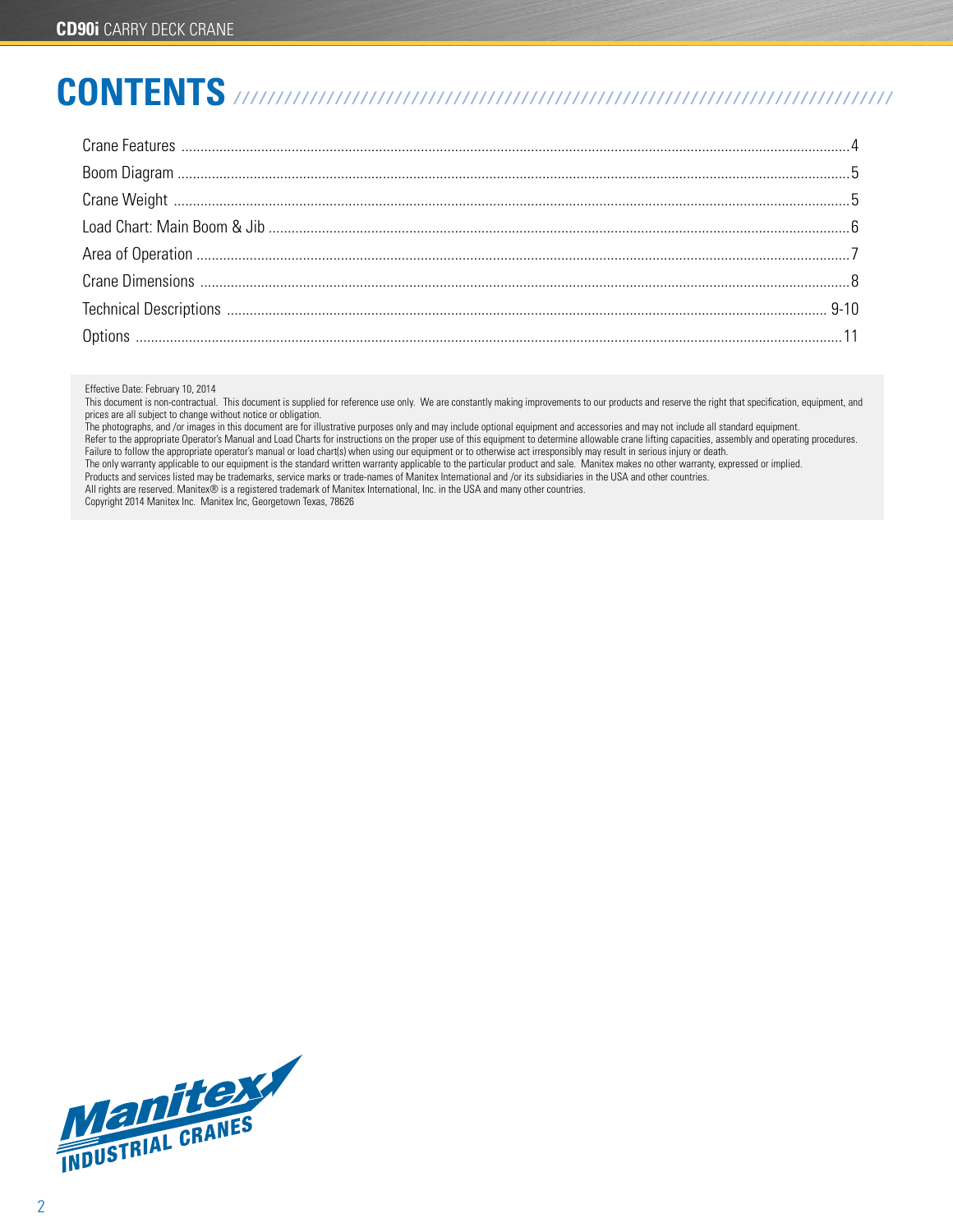**KEY ///////////////////////////////////////////////////////////////////////////////////////////**

|                 | Engine                                                   |
|-----------------|----------------------------------------------------------|
| $\bm{F}$        | Steering                                                 |
|                 | Gross vehicle weight                                     |
|                 | Weight on rear axle                                      |
|                 | Standard (without hook block)                            |
|                 | Operator aids                                            |
|                 | Operator's station                                       |
|                 | Heating / Air conditioning                               |
|                 | Controls                                                 |
|                 | Hoist speed                                              |
|                 | 1 - Main hoist 2 - Auxiliary winch<br>3 - Recovery winch |
| $\overline{HH}$ | Rope length                                              |
| 777777          | Rope - standard/optional                                 |
|                 | Rope diameter                                            |
| $\frac{0}{LB}$  | Maximum line pull                                        |
|                 | Slewing / Allowable slewing range                        |
|                 | Slewing gears                                            |
|                 | Slewing brake                                            |
|                 | Outriggers / Lifting on outriggers                       |
|                 | Frame                                                    |

|     | Mechanical transmission            |
|-----|------------------------------------|
|     | <b>Tires</b>                       |
| HYD | <b>Hydraulics</b>                  |
|     | Weight on front axle               |
|     | Lifting on wheels / Pick & Carry   |
|     | Maximum gradeability               |
|     | Hook block                         |
|     | Hook and ball                      |
|     | Boom elevation angle               |
|     | Max. boom length with extension    |
|     | Boom with extension retracted      |
|     | Telescoping mode                   |
|     | Working radius                     |
|     | Boom length                        |
|     | Hydraulic actuated boom            |
|     | Full power mechanical synchronized |
|     | Tip height                         |
|     | Lights                             |
|     | Electrical system                  |
|     | Maximum speed                      |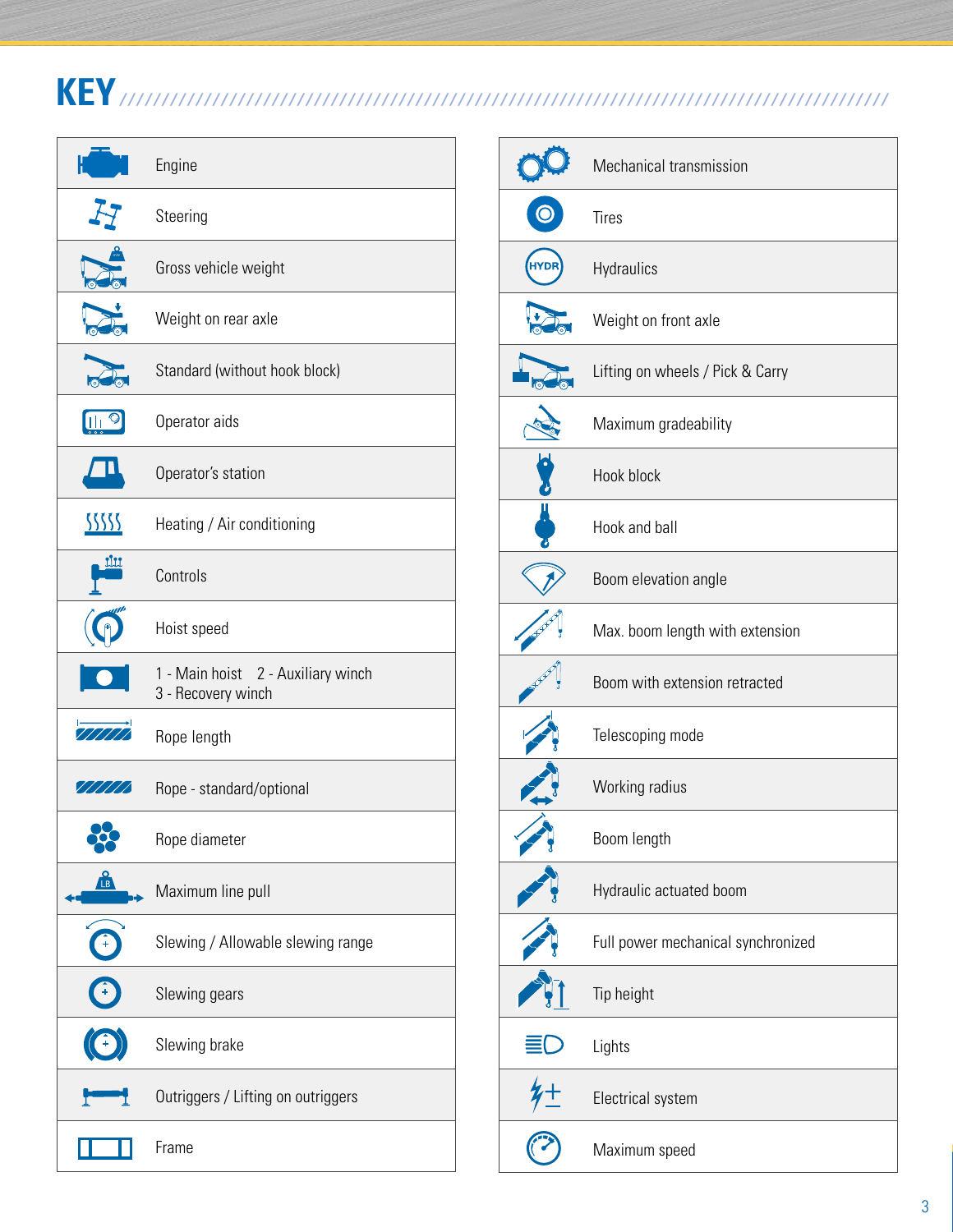

# **THE CD90i CARRY DECK CRANE**

#### Tight space? No problem!

The Manitex CD90i is our new industrial crane designed to lift loads that can't easily be reached by a traditional crane or forklift. The 9-ton, cab-down crane maneuvers smoothly through cramped machine shops or shipyards and, with its unique outrigger system, can be positioned close to the load. It offers:

- Multiple steering modes (2 Wheel, Crab, Coordinated)
- Powershift transmission with 4 forward 3 reverse speeds
- Maximum travel speed of 17.9 mph (28.8 kph)

#### Other features include:

- Rated capacity: 9-ton (8,2 mt) at 5 ft. (1,5 m) working radius
- Max. boom length: 25.4 ft. (7,7 m)
- Max. tip height:  $33$  ft. (10,1 m)
- Load Indicator System

#### **///////////////////////////////////////////////////////////////////////////////////////////////////**

#### **CAB/CONTROLS OUTRIGGERS**

Minimize risk. Direct acting hydraulic controls are standard so there's no risk of high-pressure hose leaks in the cab.





Lift confidently. Out-and-down outriggers extend adding stability, letting you inch closer to the load.



#### **OPERATOR AIDS**

Work smarter. Greer's Insight LMI system allows the operator quick access to critical data in high-resolution VGA graphics.

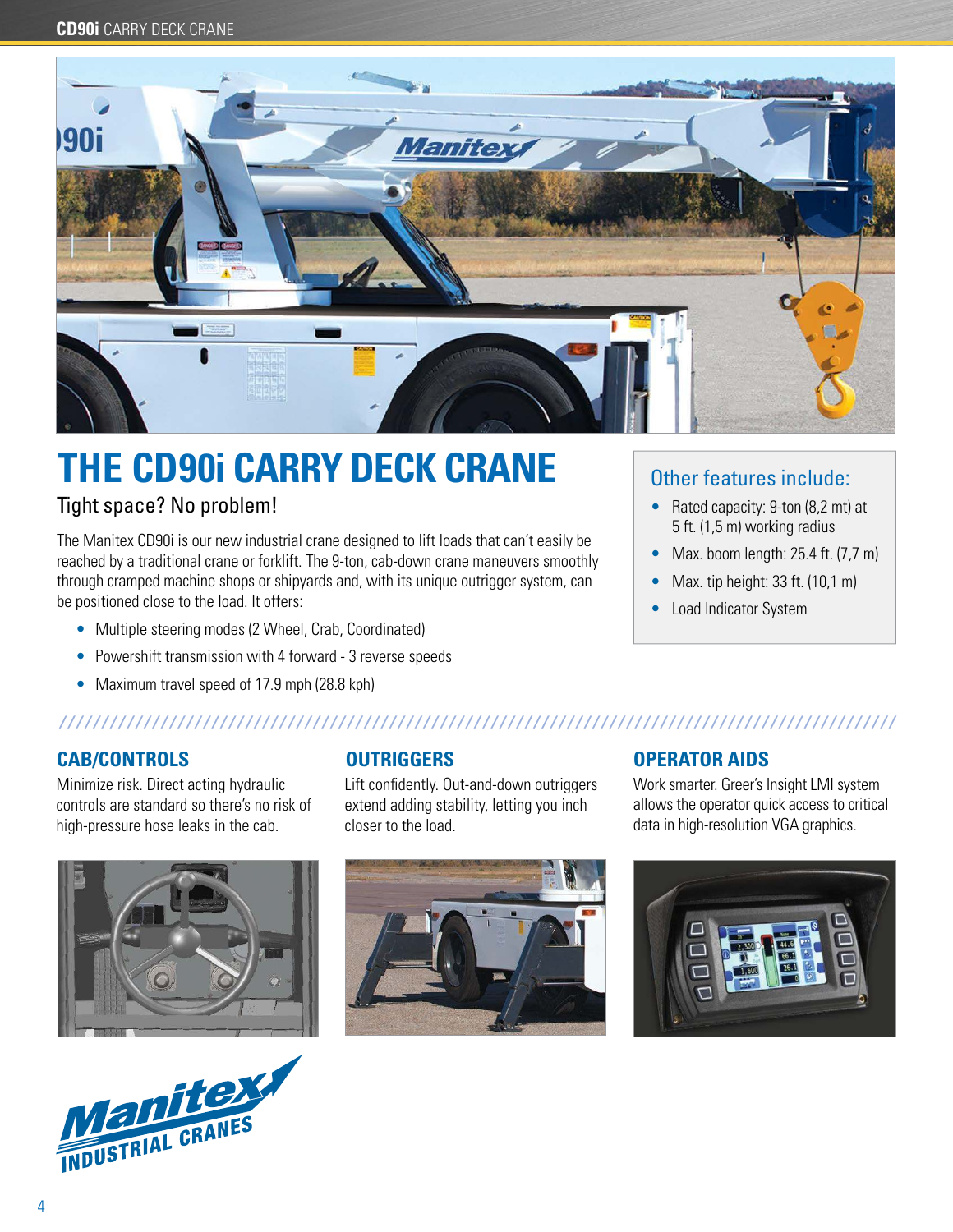# **BOOM DIAGRAM //////////////////////////////////////////////////////////////////**

#### Imperial & Metric Units



**///////////////////////////////////////////////////////////////////////////////////////////////////**

# **CRANE WEIGHT**

Standard (without hook block): 16,535 lbs. (7,500 kg)

Data published herein is intended as a guide only. Crane operation is subject to the computer charts and operation manual supplied with the crane.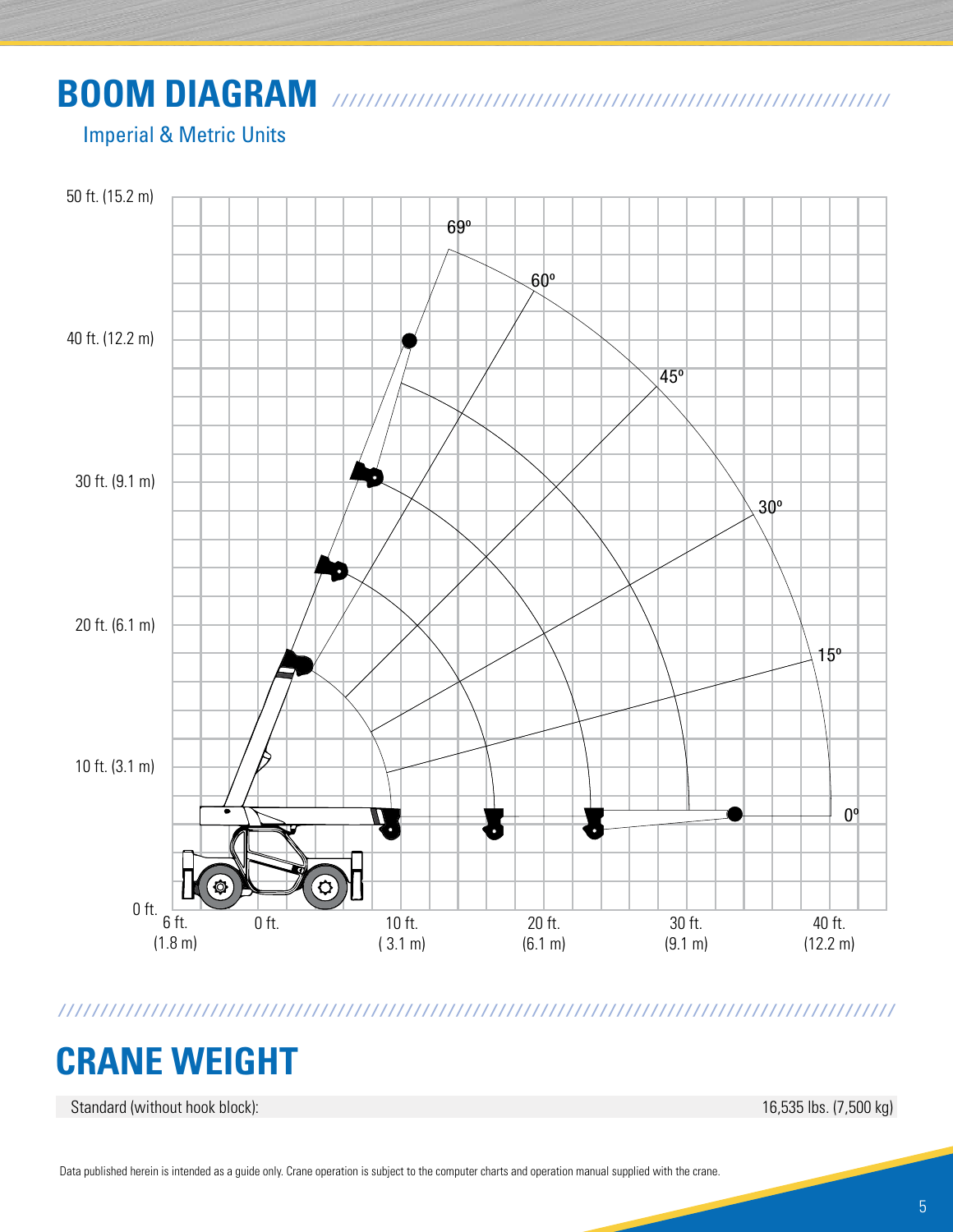# **LOAD CHART: Main Boom & Jib //////////////////////////////////////////**

Lifting Capacities 3 Section Boom 11.6 ft. - 25.4 ft. 9.9 ft. (3 m) Fixed Jib

┡═ 1 11.3 ft.  $(3,5 \text{ m})$  (100%)  $\rightarrow$  360° Continuous



|           | CAPACITIES APPLY TO OPERATION ON FIRM LEVEL SURFACES |                  |      |                                      |                  |                  |      |                      |                     |        |      |
|-----------|------------------------------------------------------|------------------|------|--------------------------------------|------------------|------------------|------|----------------------|---------------------|--------|------|
|           |                                                      | On Outriggers    |      |                                      | On Rubber Static |                  |      |                      | On Rubber - 2.5 mph |        |      |
|           |                                                      | 360° Rotation    |      | 40° Front                            |                  | 360° Rotation    |      | 6 <sup>°</sup> Front |                     | Front  |      |
|           |                                                      | Lbs.             | Tons | Lbs.                                 | Tons             | Lbs.             | Tons | Lbs.                 | Tons                | Lbs.   | Tons |
| MAIN BOOM | ft.                                                  | Max. 69° Min 12° |      | Max. 69° Min 12°<br>Max. 69° Min 12° |                  | Max. 69° Min 12° |      | Max. 69° Min 12°     |                     |        |      |
|           | 5                                                    | 18,000           | 9.0  | 18,000                               | 9.0              | 10,271           | 5.1  | 17,894               | 8.9                 | 16,835 | 8.4  |
|           | 6                                                    | 17,153           | 8.6  | 17,153                               | 8.6              | 8,894            | 4.4  | 15,565               | 7.8                 | 14,612 | 7.3  |
|           | 8                                                    | 14,082           | 7.0  | 14,082                               | 7.0              | 5,824            | 2.9  | 11,965               | 6.0                 | 11,329 | 5.7  |
|           | 10                                                   | 11,753           | 5.9  | 11,859                               | 5.9              | 3,918            | 2.0  | 8,788                | 4.4                 | 8,788  | 4.4  |
|           | 12                                                   | 9,529            | 4.8  | 10,376                               | 5.2              | 2,859            | 1.4  | 6,247                | 3.1                 | 6,247  | 3.1  |
|           | 14                                                   | 7,094            | 3.5  | 9,212                                | 4.6              | 2,118            | 1.1  | 4,765                | 2.4                 | 4,765  | 2.4  |
|           | 16                                                   | 5,718            | 2.9  | 8,153                                | 4.1              | 1,694            | 0.8  | 3,706                | 1.9                 | 3,706  | 1.9  |
|           | 18                                                   | 4,765            | 2.4  | 6,776                                | 3.4              | 1,376            | 0.7  | 2,965                | 1.5                 | 2,965  | 1.5  |
|           | 20                                                   | 3,918            | 2.0  | 5,506                                | 2.8              | 1,059            | 0.5  | 2,329                | 1.2                 | 2,329  | 1.2  |
|           | 22                                                   | 3,388            | 1.7  | 4,659                                | 2.3              | 847              | 0.4  | 2,012                | 1.0                 | 2,012  | 1.0  |
|           | 16                                                   | 5,824            | 2.9  | 6,500                                | 3.3              |                  |      |                      |                     |        |      |
|           | 18                                                   | 4,871            | 2.4  | 5,800                                | 2.9              |                  |      |                      |                     |        |      |

#### **ON OUTRIGGERS**

MAIN BOOM + JIB

**MAIN BOOM + JIB** 

• The tabulated loads are the maximum loads covered by the manufacturer's guarantees. The rated loads never exceed 85% of the tipping load. They are given in pounds and include the weight of hook blocks and other hoisting equipment. Their weight must be subtracted from the listed rated lifting capacity to obtain the net load that can be lifted (Also see page 7 for rated load deductions).

20 4,024 2.0 5,100 2.6 22 3,388 1.7 4,500 2.3 24 2,965 1.5 3,900 2.0 26 2.541 1.3 3.300 1.7 28 2.224 1.1 2,900 1.5 30 1,906 1.0 2,500 1.3 32 1,694 0.8 2,300 1.2

- The tires shall be raised clear of the ground and free of crane weight before operating boom or lifting loads.
- All outrigger beams must be extended to the same length; fully extended.
- The crane should be raised and positioned horizontally on outriggers.
- Operating at outrigger positions other than the above is neither intended nor approved.

#### **ON TIRES**

- The tabulated loads are the maximum loads covered by the manufacturer's guarantees. The rated loads never exceed 75% of the tipping load. They are given in pounds and include the weight of hook blocks and other hoisting equipment. Their weight must be subtracted from the listed rated lifting capacity to obtain the net load that can be lifted (also see page 7 for rated load deductions).
- Crane lifting capacities require lifting from main boom head only on a smooth and level surface.
- Crane lifting capacities on tires depend on tire capacity, condition of the tires and tire air pressure. Tires must be inflated to the recommended pressure before lifting (see operator's manual). The recommended pressures are indicated either in the cab or next to the wheels. When handling loads in the structural range with capacities close to maximum ratings, travel should be limited to "creep speed." 2.5 mph capacities are permissible on main boom only, NOT on boom extension.
- For pick and carry operations, the boom must be centered over the front of the machine, the mechanical swing lock engaged and the load must be restrained from swing.
- Do not travel with boom extension erected. Creep: motion less than 200 feet in a 30 minute period and not exceeding 1 mph.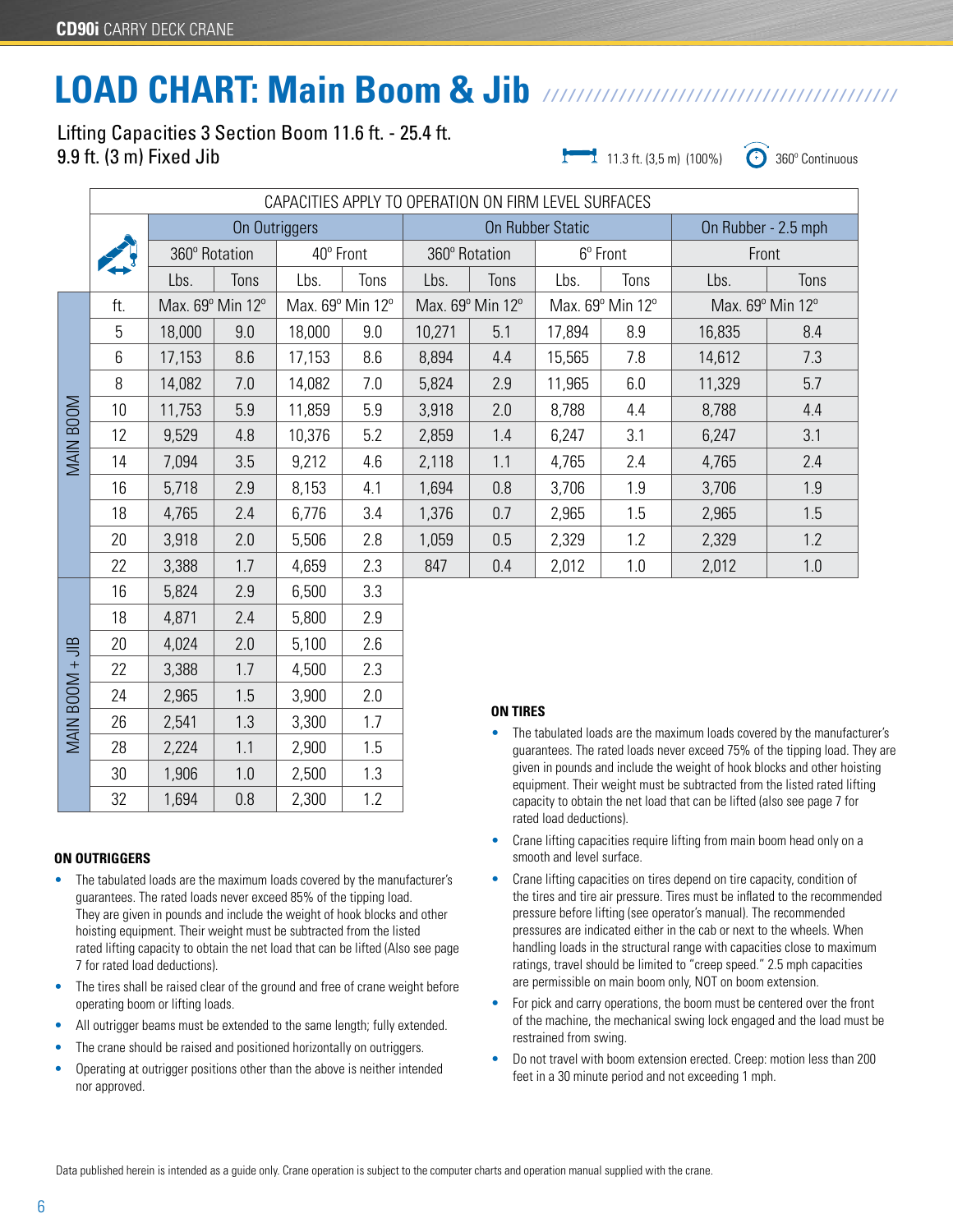## **AREA OF OPERATION/////////////////////////////////////////////////////////////**



#### Deductions from rated loads for load handling devices supplied by Manitex

| Downhaul weight & swivel hook (use with single part line) | 110 lbs. (49.9 kg)  |
|-----------------------------------------------------------|---------------------|
| Sheave block                                              | 145 lbs. (65.7 kg)  |
| 9.85 ft. (3 m) extension                                  | 432 lbs. (195.9 kg) |
|                                                           |                     |

WARNING: Lifting off the main boom point while the jib is erected is not intended or approved.

Data published herein is intended as a guide only. Crane operation is subject to the computer charts and operation manual supplied with the crane.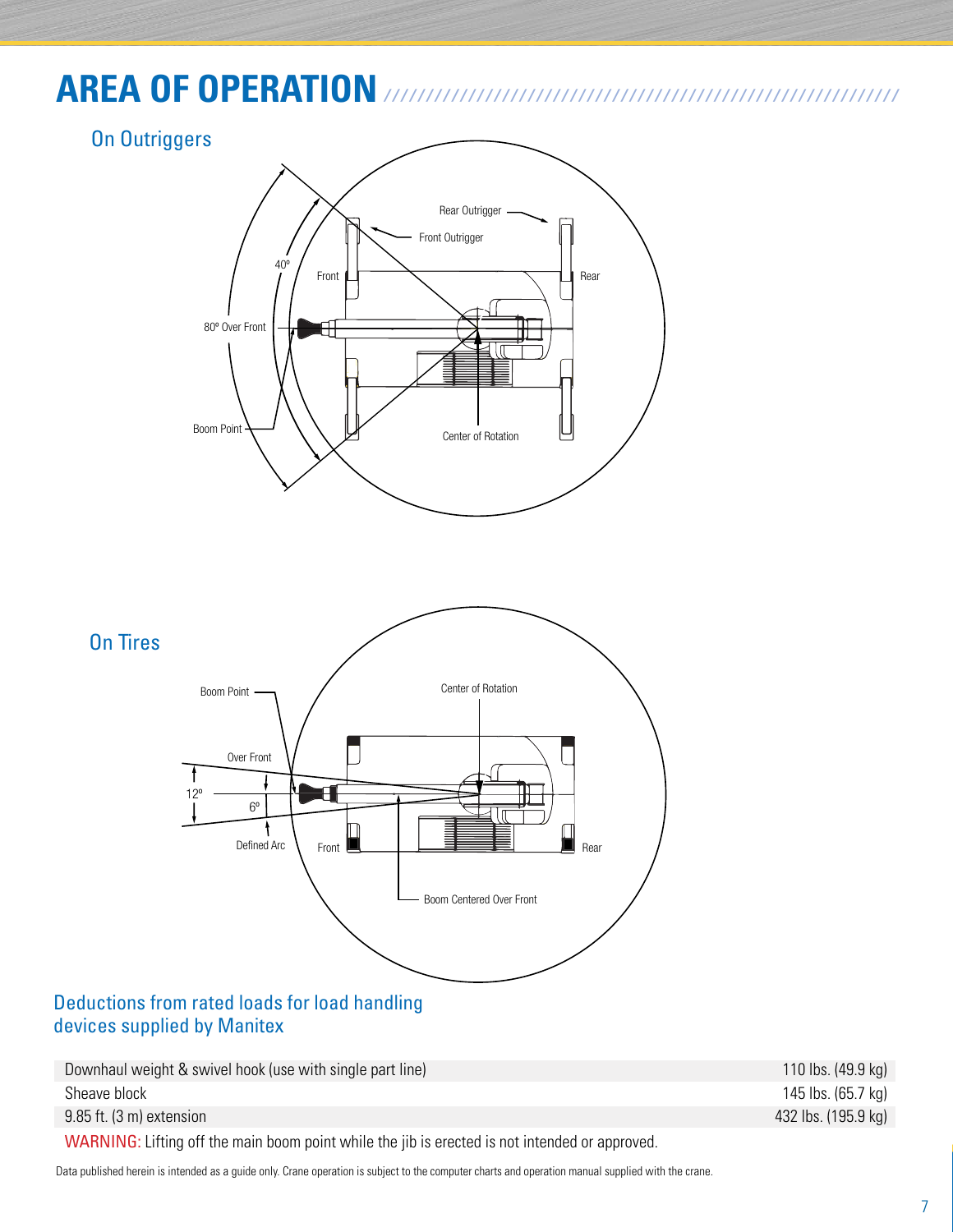# **CRANE DIMENSIONS ////////////////////////////////////////////////////////////**

#### Imperial & Metric Units



Data published herein is intended as a guide only. Crane operation is subject to the computer charts and operation manual supplied with the crane.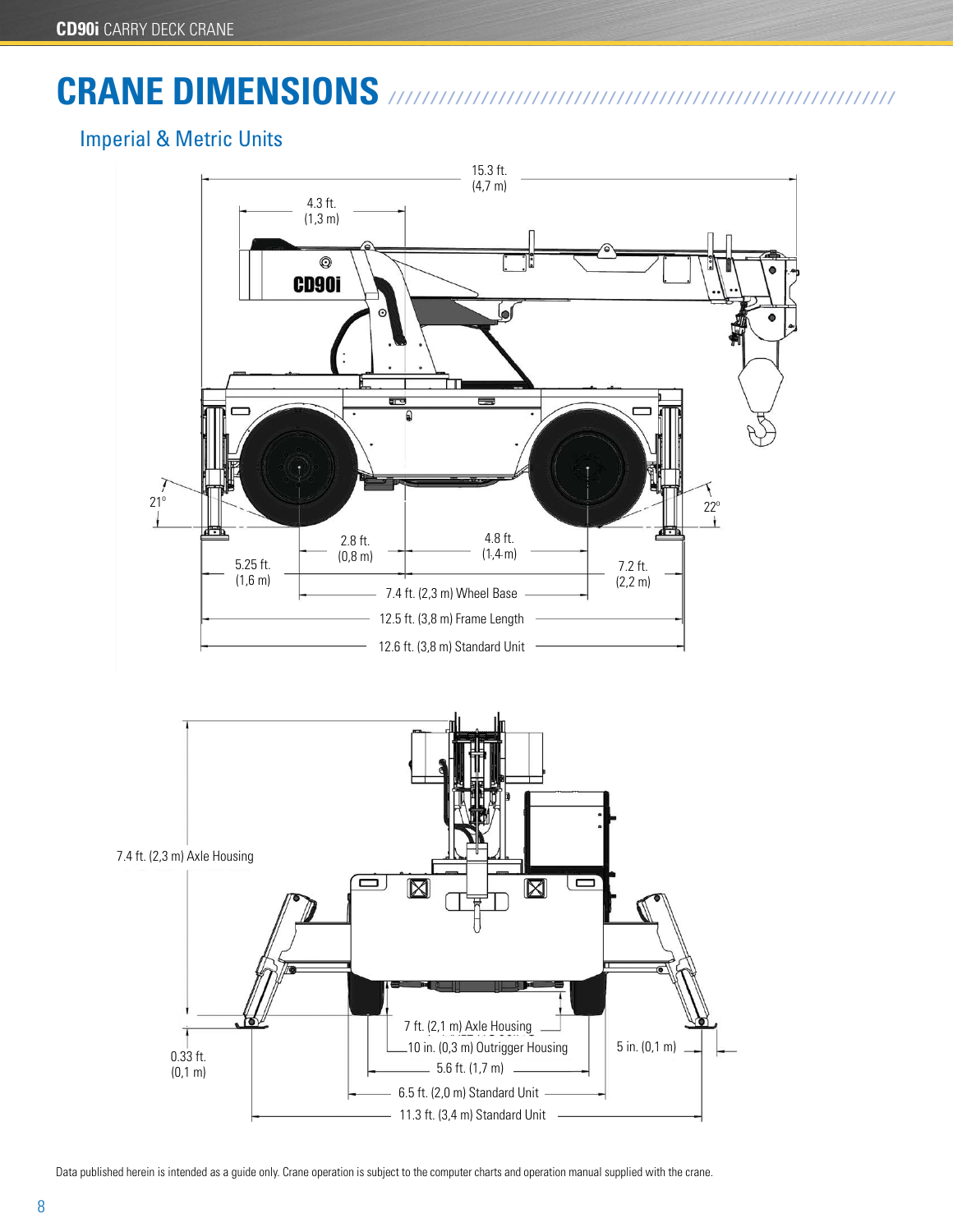# **TECHNICAL DESCRIPTIONS //////////////////////////////////////////////////**

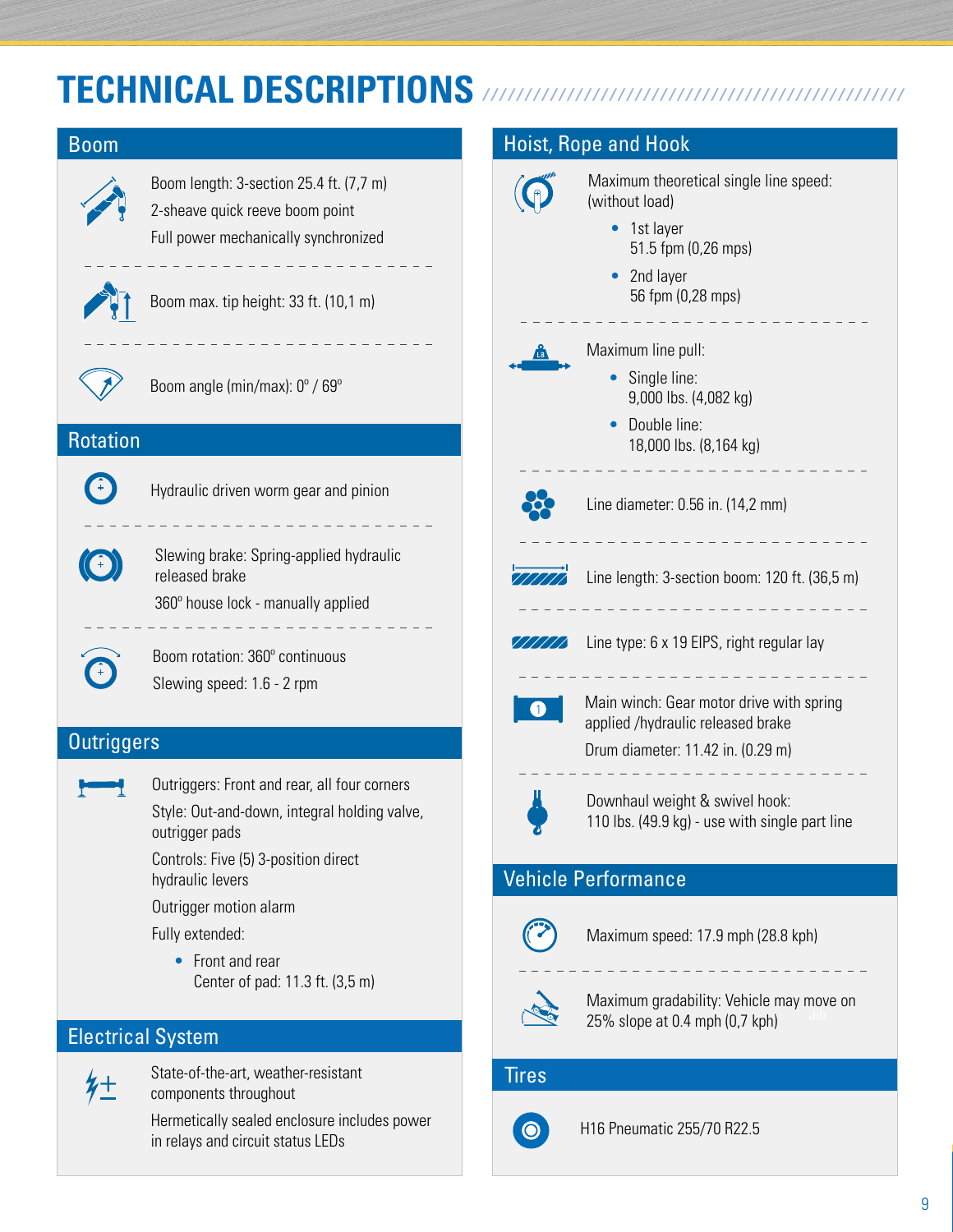# **TECHNICAL DESCRIPTIONS ////////////////////////////////////////////////**

#### Control System



Includes all crane functions and driving controls

#### Operator's Station



Frame mounted non-vibrating open style operator's control station

Standard features:

- Weather resistant seat
- Hour meter

Dash panel includes:

- Engine oil pressure gauge
- Engine water temperature gauge
- Fuel gauge
- Low battery, low oil, and high temp. warning lights

#### **Hydraulics**

**HYDR** 



Hydraulic oil reservoir capacity: 50 gal. (189 L)

Maximum system operation pressure: 2000 psi

Return line filter with full flow by-pass protection and service indicator

#### Operator aids



Graphic interface for load indicator Load Moment Indicator (LMI) Anti-Two Block Device (ATB) Rated Capacity Limiter (RCL)

#### Engine



PSI 2.4L Dual Fuel Rated power: 60 hp (44.7 kW) @ 2300 rpm Fuel type: Gas / LP Fuel tank capacity: 16 gal. (60.6 L)

#### Drive-line



DANA syncromesh 4-speeds forward and 3 reverse with electrical steer model 1102FT12410

#### **Steering**



2-wheel, 4-wheel and crab steer with manual alignment

4x2-Front axle drive with planetary hubs and limited slip differential

Front: DANA 212 planetary steer with internal multi-wet-disc brakes and limited slip differential

Rear: Fabricated non-drive steer with disc brakes

#### Frame



High strength alloy steel constructed with integral outrigger housings: front and rear lifting, towing, and tie-down lugs.

Carry decks:

- Front:  $23.2$  ft<sup>2</sup> (2.15 m) with 6,620 lbs. (3,003 kg) carrying capacity
- Side right:  $21.8 \text{ ft}^2 (2.03 \text{ m})$  with 2,200 lbs. (998 kg) carrying capacity

Deck coated with anti-skid treatment.

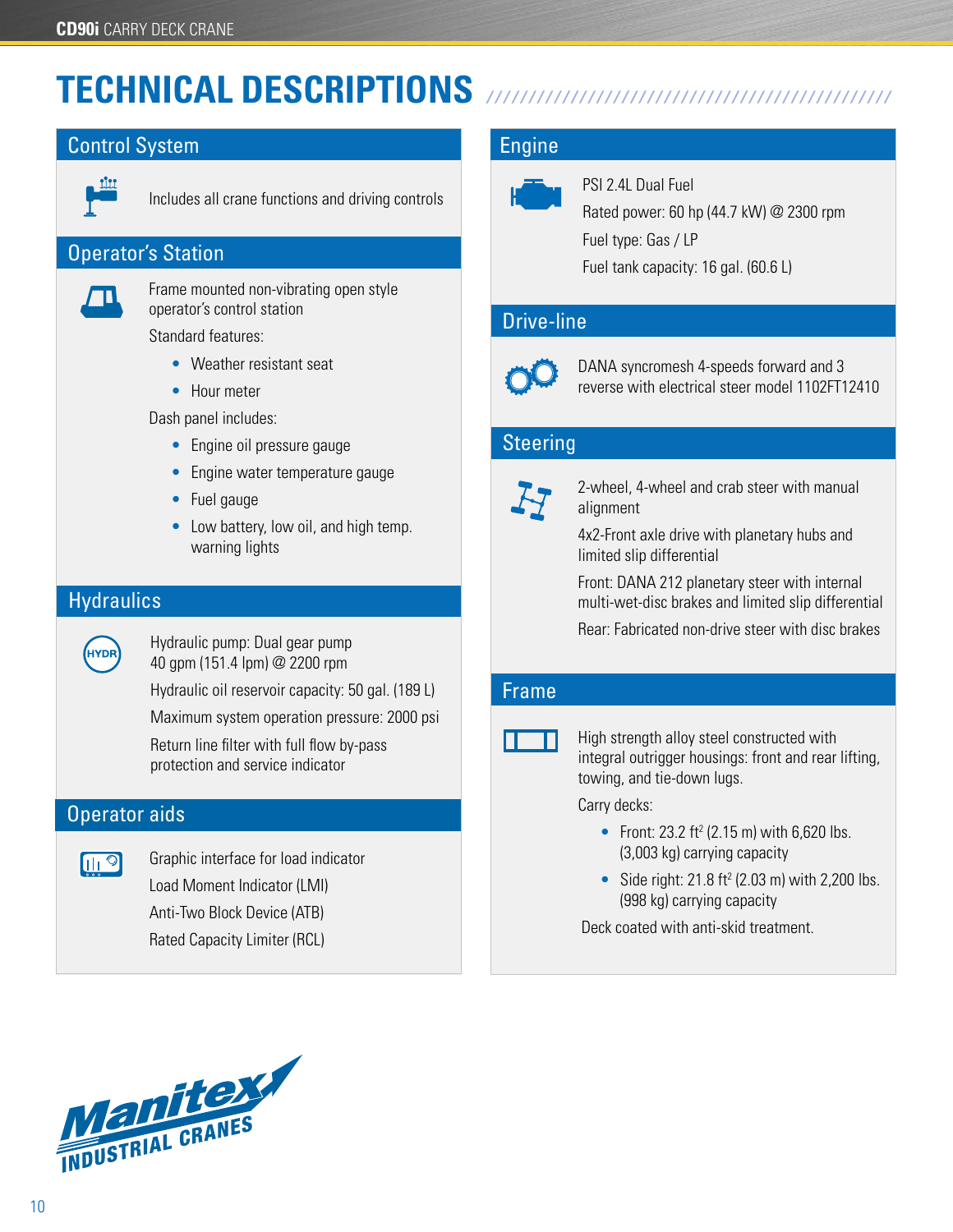# **OPTIONS /////////////////////////////////////////////////////////////////////////////////**

| Options                     |                                                                                                                                      |
|-----------------------------|--------------------------------------------------------------------------------------------------------------------------------------|
| <b>Engine</b>               |                                                                                                                                      |
|                             | Cummins <sup>®</sup> QSF 2.8<br>Rated power: 65 hp (48.5 kW) @ 2300 rpm<br>Fuel type: Diesel<br>Fuel tank capacity: 16 gal. (60.6 L) |
| <b>Extension</b>            |                                                                                                                                      |
|                             | 4th-section: 9.9 ft. (3 m)<br>Manual section fixed pin                                                                               |
| <b>Hoist, Rope and Hook</b> |                                                                                                                                      |
|                             | Sheave block: 1-sheave: 145 lbs. (65.7 kg)                                                                                           |
| <b>Operator's Station</b>   |                                                                                                                                      |
|                             | <b>Fnclosed cab</b><br>Heater / Defroster<br>Front windshield wiper<br>Air conditioning                                              |

### **NOTES:**